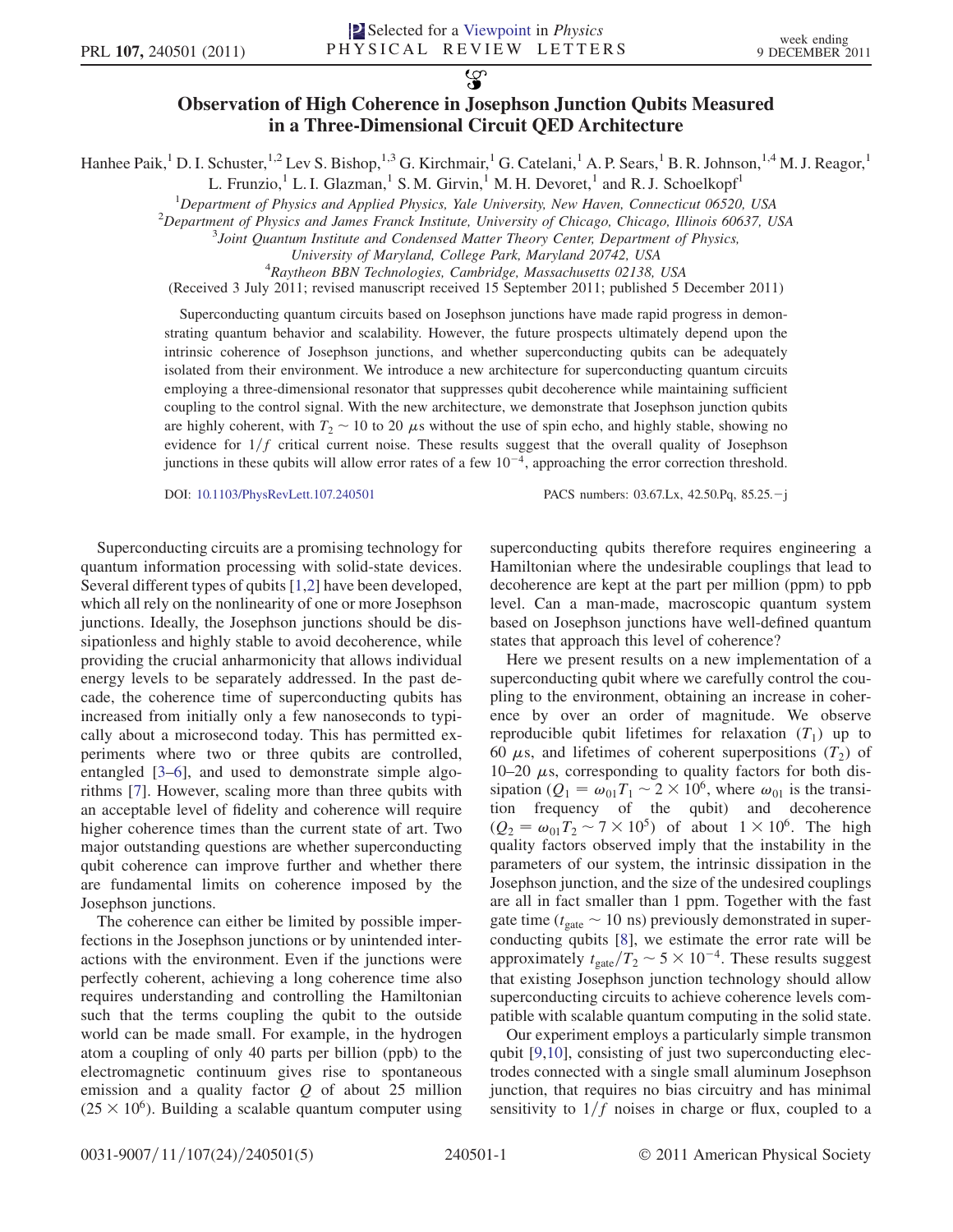

<span id="page-1-0"></span>FIG. 1 (color online). Qubit coupled to a 3D cavity. (a) Schematic of a transmon qubit inside a 3D cavity. The qubit is coupled to the cavity through a broadband dipole antenna that is used to receive and emit photons. (b) Photograph of a half of the 3D aluminum waveguide cavity. An aluminum transmon qubit with the dipole antenna is fabricated on a c-plane sapphire substrate and is mounted at the center of the cavity. (Inset) Optical microscope image of a single-junction transmon qubit. The dipole antenna is 1 mm long. (c) Transmission of a 3D cavity (cavity  $D$ ) coupled to a transmon  $(J1)$  measured as a function of power and frequency. The cavity response above -80 dBm occurs at the bare cavity frequency  $f_c = 8.003$  GHz.<br>At lower powers, the cavity frequency shifts by  $a^2/\delta$ At lower powers, the cavity frequency shifts by  $g^2/\delta$ .

microwave resonant cavity that can act as an entanglement bus and readout circuit. Neglecting the interactions with its environment, the transmon is described by the simple Hamiltonian [\[9](#page-4-6)[,11](#page-4-8)]  $\hat{H} = 4E_c(\hat{n} - n_0)^2 - E_J \cos \hat{\phi}$  where  $\hat{n}$  and  $\hat{\phi}$  are the normalized operators for the pair charge<br>and phase (obeying  $[\hat{A}, \hat{a}] = i$ ),  $F = hI/2a$  and  $F =$ and phase (obeying  $[\hat{\phi}, \hat{n}] = i$ ),  $E_J = \hbar l_c/2e$  and  $E_C =$ <br> $e^2/2C_F$  are the Iosephson and Coulomb energies e is the  $e^2/2C_{\Sigma}$  are the Josephson and Coulomb energies, e is the electron's charge,  $I_c$  is the junction critical current,  $C_{\Sigma}$  is the total capacitance between the electrodes, and  $n_0$  is the offset charge.

The experiments are performed using a circuit QED architecture [[12](#page-4-9),[13](#page-4-10)], a circuit implementation of a cavity QED [\[14\]](#page-4-11), to isolate, couple, and measure the qubit. A novel aspect is the use of a three-dimensional waveguide cavity machined from superconducting aluminum (alloy 6061 T6), as shown in Figs. [1\(a\)](#page-1-0) and [1\(b\).](#page-1-0) This type of cavity offers several advantages over the planar transmission-line cavities used in previous circuit QED experiments. First, the cavity has a larger mode volume (approximately 3  $\text{cm}^3$  or one tenth of a cubic wavelength, compared to the  $10^{-6}$  cubic wavelengths for a conventional transmission-line resonator), and is much less sensitive to the surface dielectric losses that are suspected as the limiting source of dissipation in transmission-line resonators to date [[15](#page-4-12),[16](#page-4-13)]. Indeed, we have observed reproducible qual-ity factors of these cavities [\[17\]](#page-4-14) of  $2 \times 10^6$  to  $5 \times 10^6$ , corresponding to photon storage times in excess of 50  $\mu$ s (not shown) in the quantum regime  $(k_BT \ll \hbar \omega_c$  and  $\langle n \rangle$  < 1, where  $\omega_c$  is the cavity frequency), without the power dependence [[15](#page-4-12),[16](#page-4-13)] indicative of the presence of two-level systems. Second, the geometry presents the qubit with a well-controlled electromagnetic environment, limiting the possibility of relaxation through spontaneous emission into the multiple modes that may be possible with a complicated chip and its associated wiring [\[18\]](#page-4-15). The qubit is placed in the center of the cavity, maximizing the coupling to the lowest frequency TE101 mode at  $\omega_c/2\pi \sim$ 8 GHz, which is used for readout and control. This location also nulls the coupling to the second mode (TE102 at approximately 10 GHz).

Despite the larger mode volume of the threedimensional cavity, we are able to achieve the strongcoupling limit of cavity QED in this system, with vacuum Rabi frequencies,  $g/2\pi$ , greater than 100 MHz. As seen in Fig. [1\(b\)](#page-1-0), the electrodes of the qubit are significantly larger  $\lceil \sim 0.5 \rceil$  mm than in a conventional transmon qubit, so that the increased dipole moment of the qubit compensates for the reduced electric field that a single photon creates in the cavity. We note that due to the large dipole moment, the expected lifetime from spontaneous emission in free space would be only  $\sim$ 100 ns, so that a high-Q cavity is required to maintain the qubit lifetime. The electrodes also form the shunting capacitance ( $C_{\Sigma} \sim 70$  fF) of the transmon, giving it the same anharmonicity and the same insensitivity to  $1/f$ charge noise as in the conventional design. An advantage of this qubit design is that the large electrode size reduces the sensitivity of the qubit to surface dielectric losses, which may be responsible for the improved relaxation times. In this experiment, the qubits cannot be tuned into resonance with the cavity, so the vacuum Rabi coupling is not observed directly. The system is rather operated in the dispersive limit  $(|\delta| \approx |\omega_c - \omega_{01}| \gg g)$  [[13](#page-4-10)]. Here the curity which qubit induces a state-dependent shift on the cavity, which is the basis of the readout mechanism. The dispersive shifts are typically several tens of MHz (see Table [I](#page-2-0)), and can approach 1000 times the linewidths of qubit and cavity, so that all devices are well within the strong dispersive limit [\[19\]](#page-4-16). The transmission through the cavity as a function of microwave power, which demonstrates the ground-state shift of the cavity and the reemergence of the bare cavity frequency at sufficiently high powers (see Refs. [\[20](#page-4-17)[,21\]](#page-4-18)) is shown in Fig. [1\(c\)](#page-1-0). Single-shot readout of the qubit (with fidelities greater than 70%) is performed using the technique previously described [[20](#page-4-17)].

The dramatically improved coherence properties of these qubits are confirmed via the standard time-domain measurements of the relaxation time  $(T_1)$  and Ramsey experiments  $(T_2)$  $(T_2)$  $(T_2)$  (see Fig. 2 and Table [I](#page-2-0)). We employ the same techniques used in the previous conventional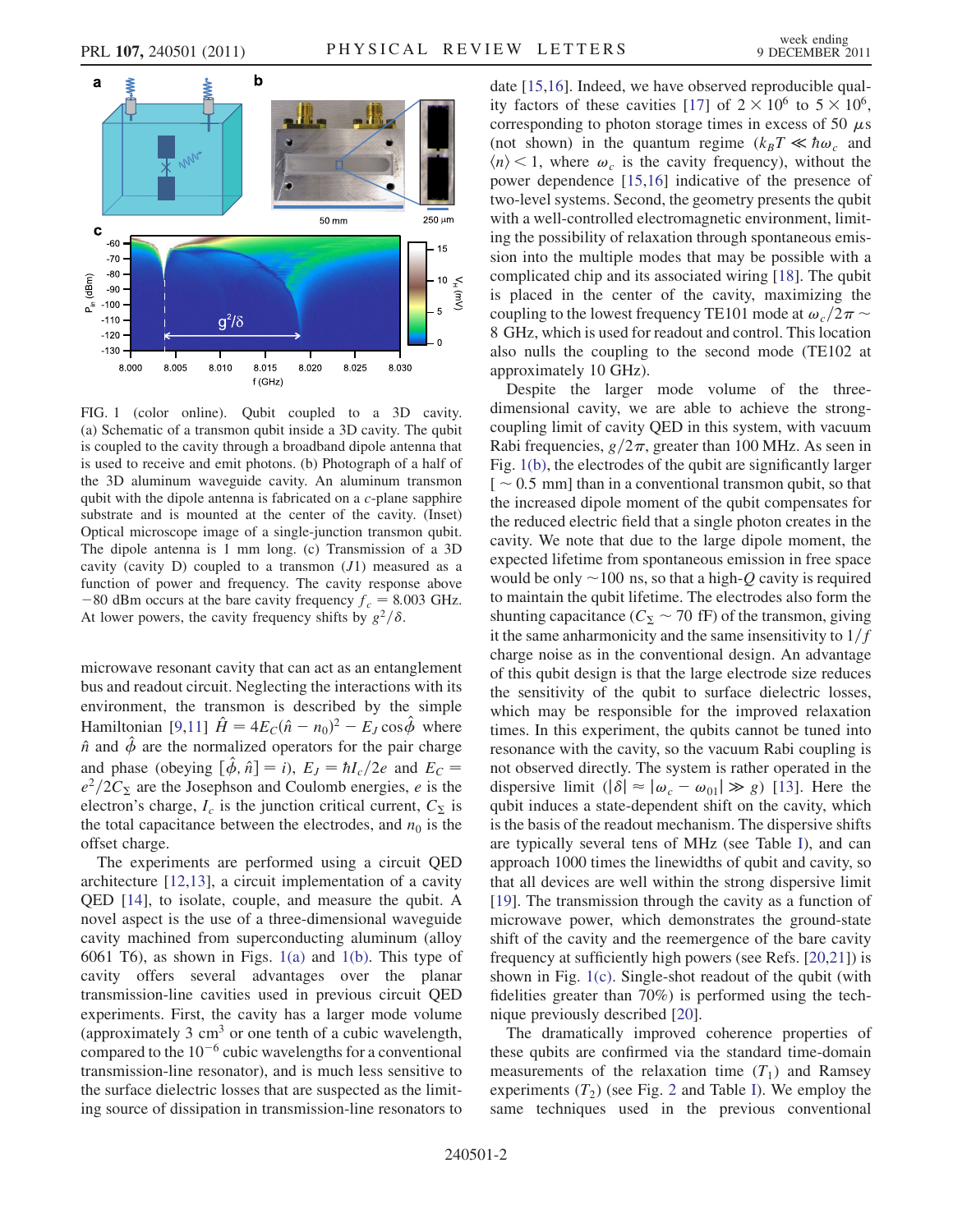<span id="page-2-0"></span>TABLE I. Parameters of four transmon qubits (labeled as J's for single-junction qubits and S's for SQUID) measured in four different 3D cavities (labeled as A, B, C and D respectively). The data of  $J1a$  and Sa are data on qubits  $J1$  and S following cycling to room temperature. Here,  $f_{01} = \omega_{01}/2\pi$  is the dressed qubit transition frequency between ground-state  $|0\rangle$  and the first excited state  $|1\rangle$ ,  $g/2\pi$  is the coupling strength,  $g^2/2\pi\delta$  is the cavity frequency shift from the bare cavity frequency due to the qubit,  $f_c = \omega_c/2\pi$  is the bare cavity frequency,  $Q_c$  is the quality factor of the shifted cavity resonance at single-photon power,  $T_1$  is the relaxation time from  $|1\rangle$  to  $|0\rangle$ ,  $T_2$  is the coherence time measured by Ramsey experiment, and  $T_{\text{echo}}$  is the coherence time measured by a spin-echo experiment.

| Oubit (cavity) |       |      |       |     | $f_{01}$ (GHz) $E_J$ (GHz) $E_C$ (GHz) $g/2\pi$ (MHz) $g^2/2\pi\delta$ (MHz) $f_c$ (GHz) $Q_c$ (x10 <sup>3</sup> ) $T_1$ ( $\mu$ s) $T_2$ ( $\mu$ s) $T_{\text{echo}}$ ( $\mu$ s) |          |     |    |     |    |
|----------------|-------|------|-------|-----|-----------------------------------------------------------------------------------------------------------------------------------------------------------------------------------|----------|-----|----|-----|----|
| J1(D)          | 6.808 | 21.1 | 0.301 | 138 | 15.9                                                                                                                                                                              | 8.0035   | 340 | 60 | 18  | 25 |
| J1a(D)         | 6.769 | 21.0 | 0.301 | 140 | 15.8                                                                                                                                                                              | 8.003.75 | 340 | 50 | 20  | 24 |
| J2(C)          | 7.772 | 28.6 | 0.292 | 152 | 99.8                                                                                                                                                                              | 8.0020   | 360 | 25 | 15  | 21 |
| J3(B)          | 7.058 | 22.5 | 0.304 | 141 | 21.5                                                                                                                                                                              | 7.9835   | 320 | 42 | 12  | 12 |
| S(D)           | 7.625 | 34.4 | 0.227 | 136 | 48.2                                                                                                                                                                              | 8.061.69 | 340 | 35 | 7.3 | 11 |
| Sa(A)          | 7.43  | 32.5 | 0.228 | 123 | 24.1                                                                                                                                                                              | 8.061.69 | 100 | 20 | h   | 8  |

transmon experiment (see Refs. [[8](#page-4-5),[18](#page-4-15),[22](#page-4-19)]) performed in a cryogen-free dilution refrigerator at 10 mK. The qubits have an anharmonicity  $\alpha/2\pi = f_{12} - f_{01} \sim -200 \text{ MHz}$ <br>to  $-300 \text{ MHz}$  which allows fast single-qubit operations in  $\frac{\text{10}}{200}$  MHz which allows fast single-qubit operations in  $\sim$ 10 ns. There are several surprising features in the timedomain data. First, while  $T_2$ 's are typically in the range of 15–20  $\mu$ s, they do not yet attain the limit twice  $T_1$  which is reproducibly in the range  $25-50 \mu s$  corresponding to  $Q_1 = 1-2 \times 10^6$ . This indicates that there is still significant dephasing. At the same time, both the Ramsey decay envelope and the echo coherence (which has an artificial phase rotation as a function of the delay added) can be fit well by an exponential decay, indicating that contrary to the previous predictions [[23](#page-4-20),[24](#page-4-21)],  $1/f$  noise is not dominant [\[22\]](#page-4-19) in our experiment. This is consistent with the expectation that these simple qubits should avoid dephasing due to both  $1/f$  flux noise (since there are no superconducting loops) and charge noise (since the total charge variation of the transition frequency [\[9](#page-4-6)] for these transmon parameters is less than 1 kHz). The observed phase coherence factor,  $Q_2 \sim 700\,000$ , is an order of magnitude larger than previous superconducting devices [\[10,](#page-4-7)[25\]](#page-4-22). Since the transition vious superconducting devices [10,25]. Since the transition<br>frequency of the transmon qubit  $(\omega_{01} \sim \sqrt{8E_JE_C})$  is set by<br>a combination of the Iosenhson and charging energies this a combination of the Josephson and charging energies, this allows us to place stringent limits on the amount of critical current noise in Josephson junctions, or dielectric fluctuations in the shunt capacitance. We find that any critical current noise must have a total variance of less than about 1 ppm  $(\delta I/I_c < 10^{-6})$ . In fact, the observed Ramsey<br>and echo decays are more consistent with frequencyand echo decays are more consistent with frequencyindependent noise in the qubit transition frequency (or independent noise in the qubit transition frequency (or<br>critical current) of about  $\sqrt{S_{\omega/\omega_{01}}} \sim 10 \text{ ppb}/\sqrt{\text{Hz}}$  or current) of about  $\sqrt{S_{\omega/\omega_{01}}} \sim 10 \text{ ppb}/\sqrt{Hz}$  or<br>  $\sim 20 \text{ ppb}/\sqrt{Hz}$ . The improvement by approxi-<br>
a factor of 2 with echo indicates either a character.  $\sum_{i=1}^{\infty}$  a factor of 2 with echo indicates either a characteristic correlation time in this noise of about 10  $\mu$ s, or an additional low-frequency noise (but not  $1/f$  in character) component with a variance of about 1 ppm.

The high stability of the qubit transition frequency is exhibited in Fig. [2\(c\),](#page-2-2) which shows the deviations observed

<span id="page-2-1"></span>

<span id="page-2-2"></span>FIG. 2 (color online). Time-domain measurement of the qubit coherence (a) Relaxation from  $|1\rangle$  of qubit J1.  $T_1$  is 60  $\mu$ s for this measurement. (Inset) The pulse sequences used to measure relaxation (upper) and Ramsey experiments with and without echo (lower). The pulse shown in dashed line is an echo signal applied at one half of the delay between two  $\pi/2$  pulses. (b) Ramsey fringes measured on resonance with (blue squares online or upper curve) and without (red squares online or lower curve) echo sequence. The pulse width for the  $\pi$  and  $\pi/2$  pulses used in the experiments is 20 ns. An additional phase is added to the rotation axis of the second  $\pi/2$  pulse for each delay to give the oscillatory feature to the Ramsey fringes. (c) Qubit frequency  $f_{01}$  measured over 23 h by repeated Ramsey measurements.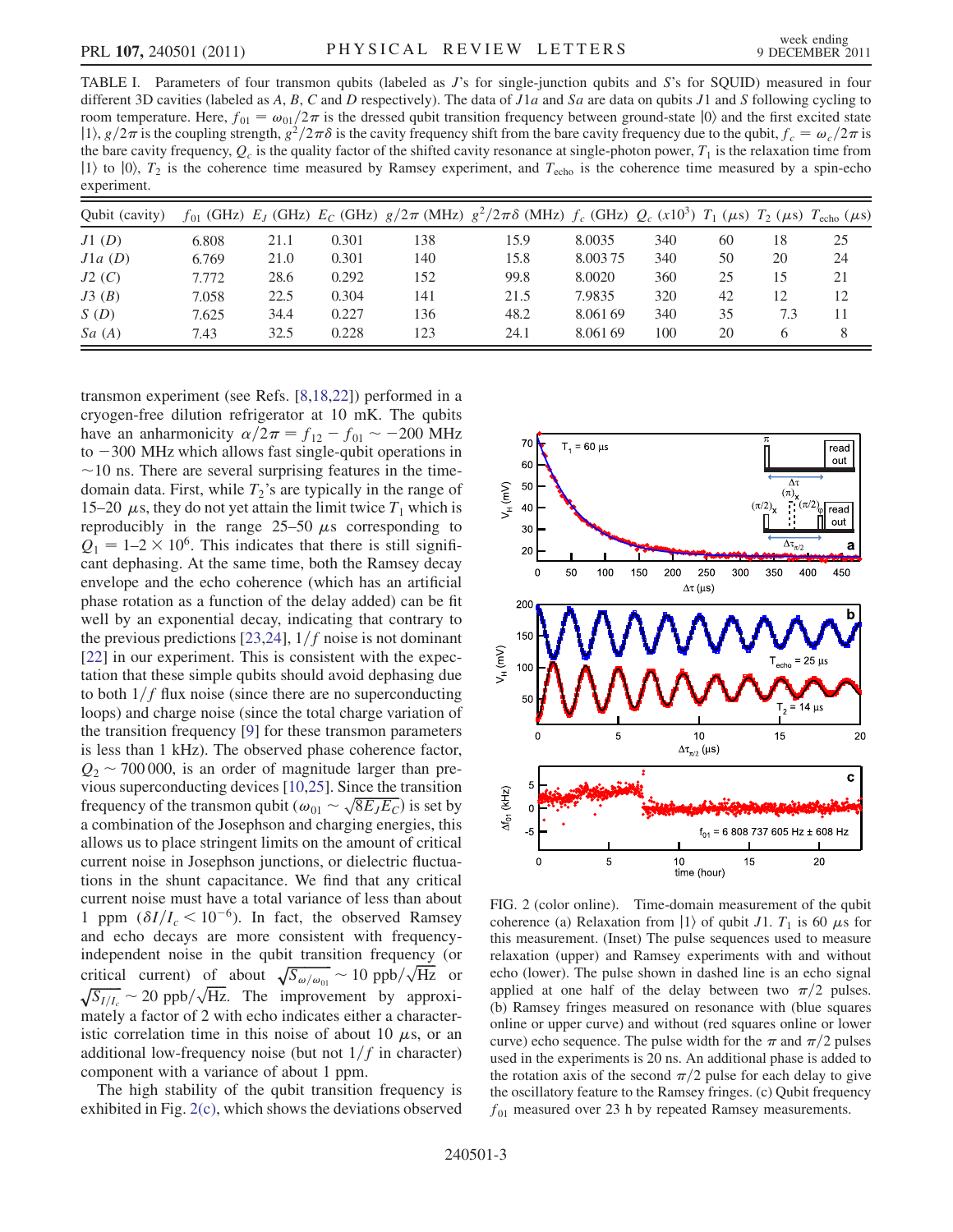<span id="page-3-0"></span>

<span id="page-3-1"></span>FIG. 3 (color online). Temperature dependence of qubit properties. (a) Measurement of  $T_1$ ,  $T_{echo}$ , and  $T_2$ . (b) Shift of the transition frequency  $f_{01}$ . Black dashed curves in (a) and (b) are theoretical  $T_1$  and  $f_{01}$  calculated from the model in Ref. [\[26\]](#page-4-23) plus a temperature-independent relaxation rate with the same fitting parameter of  $\Delta = 194 \mu \text{eV}$  for both  $T_1$  and  $f_{01}$ . (See<br>Supplemental Material [22] for details) The blue small-dashed Supplemental Material [[22](#page-4-19)] for details.) The blue small-dashed curve is the theoretical  $T_2$  from  $1/f$  critical current fluctuations predicted by Ref. [\[23\]](#page-4-20).

in the Ramsey detuning compared to the microwave generator over 1 d. The parameters in the Hamiltonian of this artificial quantum system are seen to be stable for long periods to within  $~600$  Hz or  $~80$  ppb over many hours. Discrete jumps of a few kHz (or about 1 ppm) are occasionally observed, which are consistent in size with that expected by single atomic rearrangements in the tunnel junction barrier. On subsequent thermal cycling of two devices, a slow telegraph switching behavior (with  $\delta f \sim 5$ –50 kHz) was also observed. These observations confirm the ability of this type of experiment to reveal tiny variations in junction parameters which would be undetectable in previous superconducting qubit experiments.

It is still not clear what mechanisms limit the coherence in these new qubits, but some information can be obtained by measuring the dependence of coherence times on sample temperature, as shown in Fig. [3.](#page-3-0) The most striking effect is the rapid decrease in the relaxation time,  $T_1$ , once the temperature exceeds about 130 mK, which is in good quantitative agreement with a recent theory on the effects of quasiparticles [[22](#page-4-19),[26](#page-4-23)], using only a single fit parameter which is the gap of the superconductor ( $\Delta =$ 194  $\mu$ eV). The saturation of the relaxation times below this temperature means that either the qubits are limited by the presence of out-of-equilibrium quasiparticles, or other mechanisms such as spontaneous emission (the Purcell effect) or dielectric losses in the sapphire. The observed times place a stringent upper bound on the density of these quasiparticles, which is less than one quasiparticle per cubic micron, or a normalized quasiparticle density  $x_{qp}$  =  $n_{\text{qp}}/n_{\text{pairs}} < 5 \times 10^{-7}$  (where  $n_{\text{qp}}$  is the density of quasi-<br>particles and  $n_{\text{air}}$  is the density of Cooper pairs). This is particles and  $n_{\text{pairs}}$  is the density of Cooper pairs). This is an order of magnitude lower density than reported in recent measurements on phase qubits [\[27\]](#page-4-24) or transmission-line resonators [\[28](#page-4-25)]. We also observe a frequency shift of the qubit transition due to the induced thermal quasiparticles [Fig. [3\(b\)](#page-3-1)], again in quantitative agreement with the pre-dictions of Ref. [[26](#page-4-23)]. The coherence times  $T_2$  and  $T_{echo}$  are observed to decrease slowly with temperature, inconsistent with either the quadratic [\[23\]](#page-4-20) or linear [[24](#page-4-21)] temperature scalings reported previously for critical current noise. Another mechanism for relaxation is spontaneous emission of the qubit via the cavity (the Purcell effect), which is consistent with the general trend that qubits with smaller detunings from the cavity tend to have shorter lifetimes. Our estimates of the multimode Purcell effect [[18](#page-4-15)] for these cavities predict only a small contribution to  $T_1$  for most devices measured so far, but the data do not yet allow a detailed test of the Purcell model. Further experiments which vary qubit and cavity parameters will be required to identify and hopefully further reduce decoherence. Nonetheless, the current results already indicate that the intrinsic quality factor of Josephson junctions is greater than  $1 \times 10^6$ .

We have presented a new implementation of superconducting qubits coupled to a 3D microwave cavity with an order of magnitude improved coherence. While there have been recent observations of individual devices with comparable  $T_1$  [\[29\]](#page-4-26) or  $T_{\text{echo}}$  times [\[30\]](#page-4-27), we have reproducibly obtained both relaxation  $(T_1)$  and coherence  $(T_2,$  without echo) times in excess of 10  $\mu$ s. Our qubits demonstrate remarkable long-term stability, indicating that critical current fluctuations are much smaller than previously predicted. The dissipation and the frequency shift as a function of temperature confirm recent theoretical predictions on the effects of thermally induced quasiparticles. The lifetimes at low temperatures imply that the intrinsic quality factor of Josephson junctions can be greater than  $1 \times 10^6$  and enable us to place significantly more stringent limits on any possible background density of nonequilibrium quasiparticles.

Our new architecture provides a particularly simple electromagnetic environment for the qubits, and thereby reduces the sources of decoherence. The good stability and long coherence times obtained from the new architecture enable us to detect couplings of the qubit to any low-energy degrees of freedom, at the level of a fraction of only a ppm. The improved coherence was achieved without reducing either the anharmonicity or the coupling strength between the qubit and cavity which should still permit fast one and two-qubit operations. Scaling this architecture to multiple qubits is not harder than for conventional superconducting